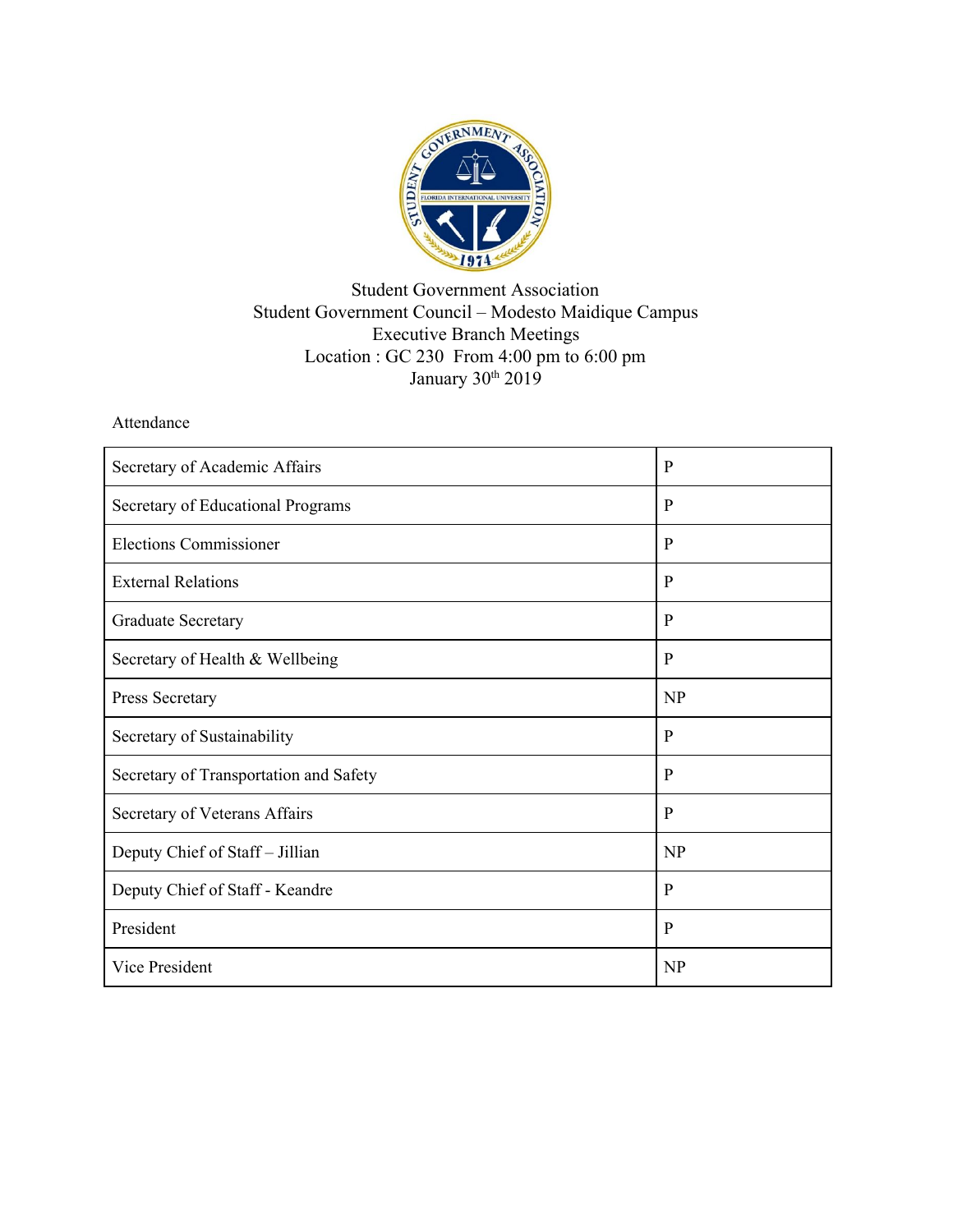- I. Reports
	- A. Secretary of Academic Affairs
		- 1. Working on the Dean's luncheon (vision board, food, etc)
		- 2. Designing a card with information on meeting with advisers
		- 3. Idea: weekly spotlight on academic resource that FIU offers
	- B. Secretary of Educational Programs
		- 1. 2/05 Meeting
			- a) Completed first week of intern shadowing
				- (1) First 4 weeks : Legislative Branch
					- (a) Shadowing form was handed out and collected (interns filled out form to explain what they learned from their assigned senator)
			- b) Completed 2nd half of TED Talk activity worksheet: What Type Of Leader Am I?
				- (a) Interns got to reflect on what they are doing, why they are doing it, and how they are doing it. This could be anything: their career, their persona, their position as an intern, etc.
				- (b) We went around the room to share everyone's story
				- (c) Assigned shadowing interns for the 2nd week
				- (d) Talked to Career and Talent Development about having another workshop
		- 2. Continue shadowing process
		- 3. Meet with Kayla to plan retreat
		- 4. Have tabling event this month for interns in GC
		- 5. Plan with career and talent development regarding the upcoming workshop
	- C. Elections Commissioner
		- 1. Applications opened up on Friday
		- 2. So far 10 people have applied
		- 3. Working on t-shirt designs for incentives for people to vote
			- a) 2 designs
				- (1) For tabling
				- (2) For debate
		- 4. Finalizing the design for floor stickers
	- D. External Relations
		- 1. We have been working on a campaign for elections on social media
		- 2. Posting weekly, on the feed and stories
		- 3. Working on setting up a date for pictures
		- 4. Meet with my team (online or in person)
		- 5. Continue working on a social media campaign for the elections
		- 6. Post more pictures that I have edited in the feed
		- 7. Talk to Jerome about the Drive for pictures
	- E. Graduate Secretary
		- 1. Set up a meeting with LGBTQ Leadership on campus
		- 2. Connected Secretary of Transportation & Safety to app to help with safety walk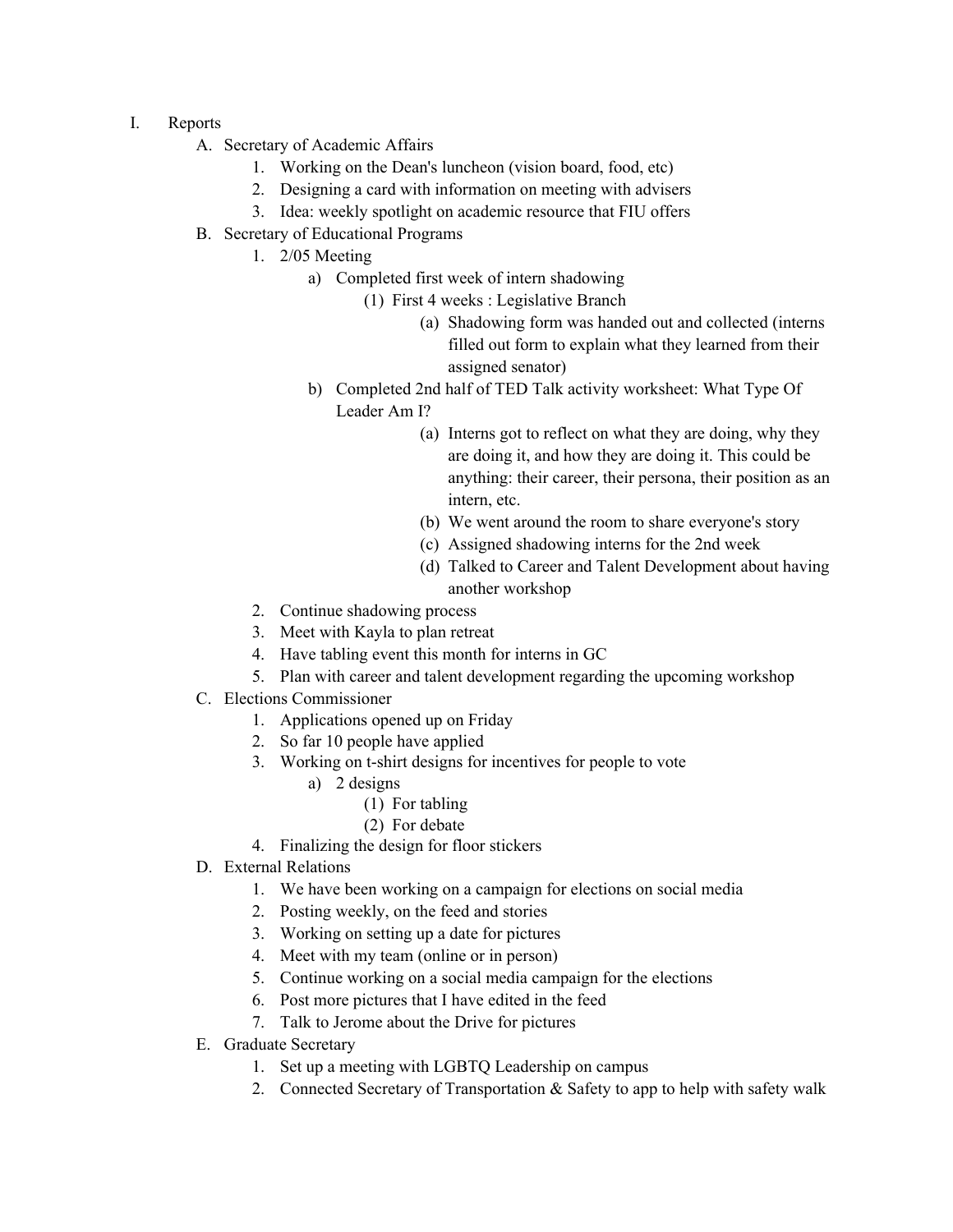- 3. Completed stats for secretary of health & wellbeing event
- 4. Reviewed abstracts for GSAW
- F. Secretary of Health & Wellbeing
	- 1. Meet with Jerome about goals
	- 2. Send Sam email for boot camp classes
	- 3. Brainstorm on events to do for heart health months
		- a) AED and TPR training
	- 4. Acquire tips for HHM
	- 5. Send tips to paulina to make posts
	- 6. Continue boot camp classes initiative
- G. Press Secretary
- H. Secretary of Sustainability
	- 1. Part of sustainability spotlight, which is to bring all environmental clubs on campus together.
	- 2. Presented arboretum to sustainability spotlight.
	- 3. Volunteered with TREEmendous.
	- 4. Tabled to recruit TREEmendous student leader -recruited student leader.
- I. Secretary of Transportation and Safety

### 1.**Parking and Transportation**

- a) Meeting with Thomas Hartley and Brenda Dome
	- (1) Rideflag App
		- (a) Need help promoting
		- (b) Want GC Pit Event
		- (c) Meeting with buildings across  $8<sup>th</sup>$  street (Date TBD)
		- (d) Brenda will share promotional material
		- (2) FIU Mobile App
			- (a) Promote that you can see garage availability
		- (3) Shuttles directly from buildings across the street back to FIU
			- (a) Students don't use because it takes a while
		- (4) Designated Uber and Lyft pickup/drop-off locations
			- (a) Meeting with Lyft on February  $27<sup>th</sup>$
		- (5) Tap Ride/Student Trams
			- (a) Brenda oversees this
			- (b) Students with disabilities can pre-schedule rides
			- (c) Set up meeting with FIU Embrace and Brenda to discuss previous complaints and ideate solutions
		- (6) Met with Ciara Khan from FIU Embrace on Tuesday
		- (7) VMA parking
			- (a) 1K per spot
			- (b) P&T cannot pay because all their profits are already allocated legally to paying the garages
			- (c) Come up with budget/sponsorship/fundraising
		- (8) Food pantry vs. fines
			- (a) Tom Hartley confirmed it is not possible
			- (b) All P&T profits are already legally allocated to paying the garages (like a promissory note)
		- (9) BBC MMC Bus Discount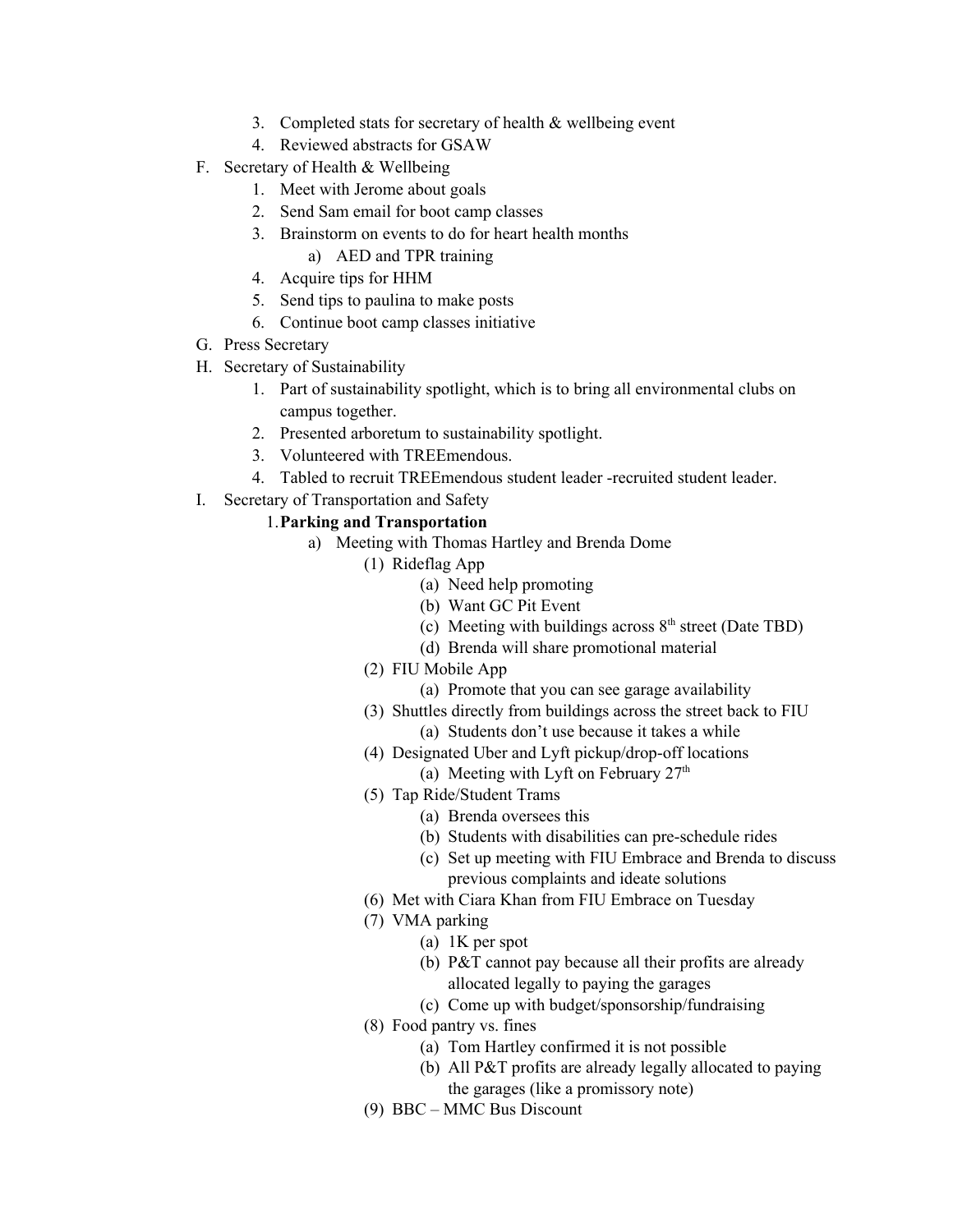- (a) Talked to Jeff and Rose
- (b) Schedule meeting to plan an agenda for a meeting with P&T

# 2. **Accessibility and Safety**

- a) Campus Safety Walk
	- (1) Thursday, February  $7<sup>th</sup>$  at 6:30pm
	- (2) Confirmed: DRC, Safety & Operations, Facilities, PantherNOW, Environmental Health and Safety, Embrace, and two criminology PhD students that developed an app for mapping threats (special thanks to Angel for connecting me to them)
	- (3) **15 minute pre-walk meeting since Embrace representative has a disability**
	- (4) Invited but not yet confirmed: Women's Center, VMA, Provost's Office, FIU Fire Marshall Liaison
	- (5) Developed promotional material for it
	- (6) Sent description of the event to PantherNOW
	- (7) Promoted on social media

#### 3.**Emergency Preparedness**

- a) Stop the Bleed training
	- (1) Confirmed: February  $27<sup>th</sup>$ , 4pm to 5:30pm at GC 150
	- (2) Spoke to GC about portable (countrymen) mic
	- (3) Going to speak to Brandon about speaking in senate
	- (4) Developed promotional material for it
	- (5) Submitted advertising request (need constant posting)
- b) FIU Disaster volunteers
	- (1) Spoke to Bridget regarding some promotional ideas
		- (a) Collaboration with Honors for points
		- (b) GC Pit event
		- (c) Social media promotion
	- (2) Waiting for her to send pictures of their trainings
		- (a) Once I have everything, I will submit an advertising request
- c) Active Shooter Training for Housing
- (1) Paul Masforroll confirmed that this is already scheduled
- J. Secretary of Veterans Affairs
	- 1. Scheduled a meeting with both the Director of Veteran Affairs and Thomas Hartley that both can attend to.
	- 2. Veteran Parking
- K. Deputy Chief of Staff Jillian
	- 1. Added BSU monthly events to the SGA Calendar. If you have any upcoming events, please send them to me so I can add them to the calendar.
- L. Deputy Chief of Staff Keandre
	- 1. Applications are officially closed
	- 2. Presidents roundtable on Monday
	- 3. Cabinet meeting cancelled next week instead we will help table for UpRoar.
	- 4. Tomorrow UpRoar pool party
	- 5. SPC will be showing Love Simon